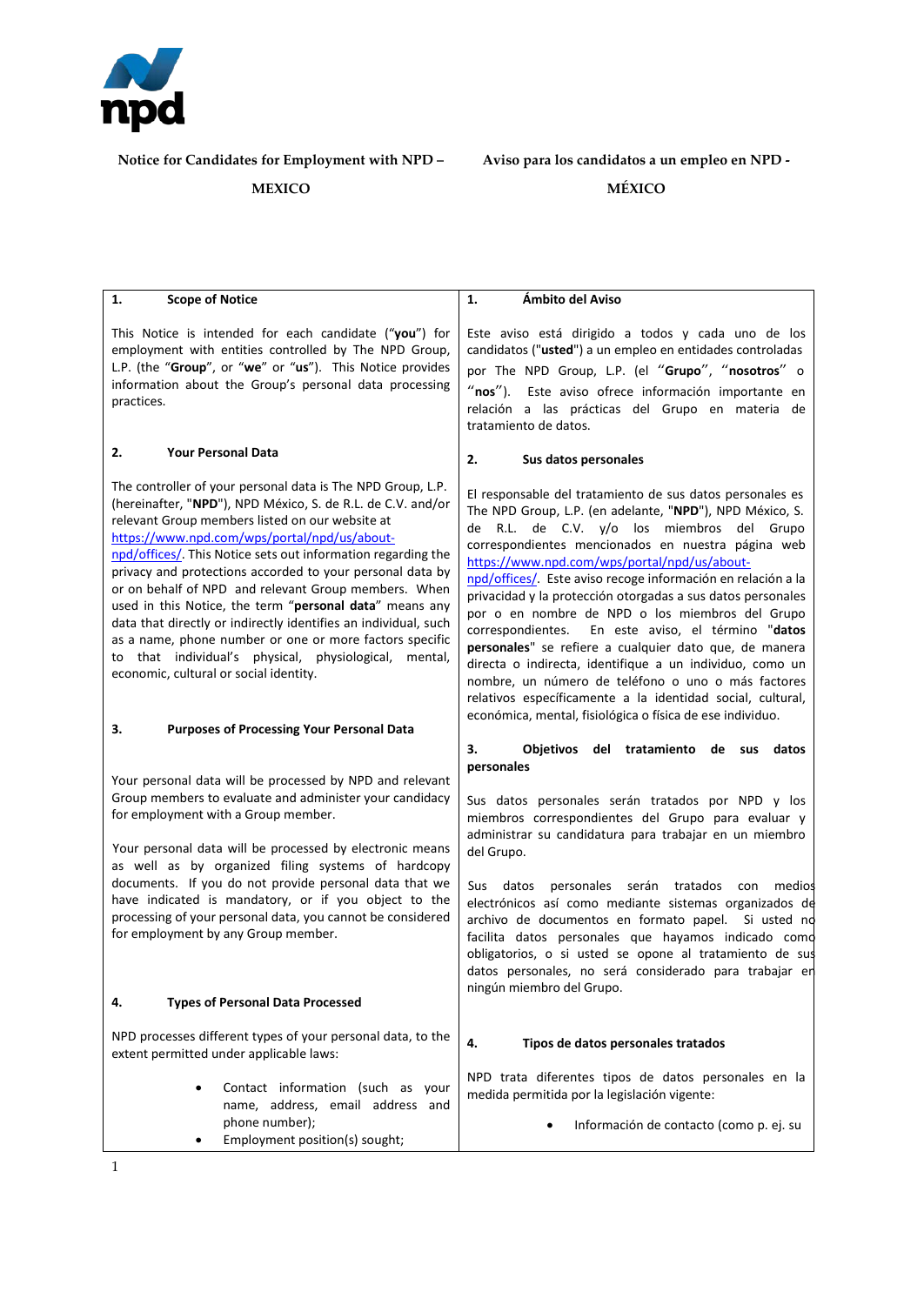|                                                        | CV and cover letter;<br>$\bullet$<br>Educational history and grades;<br>$\bullet$<br>Ability test results<br>$\bullet$<br>Employment history;<br>Additional<br>experience<br>information<br>$\bullet$<br>(such as summary of employment<br>history and educational background,<br>previous work for NPD, non-compete<br>skills,<br>records<br>obligations,<br>and<br>appraisals, educational degrees and<br>statements of opinion or intention);<br>Work<br>authorization<br>information<br>٠<br>(including sponsorship information as<br>applicable); and<br>Availability. |           | nombre, dirección, dirección de correo<br>electrónico y número de teléfono);<br>Puesto(s) de trabajo solicitado(s);<br>٠<br>CV y carta de presentación;<br>$\bullet$<br>Historial académico y titulación:<br>٠<br>Resultados de pruebas de habilidades<br>٠<br>Historial de trabajo;<br>$\bullet$<br>Información adicional sobre experiencia<br>$\bullet$<br>(como p. ej. un resumen del historial de<br>trabajo y de su formación académica,<br>trabajo previo para NPD, obligaciones<br>no<br>competencia,<br>habilidades,<br>de<br>evaluaciones,<br>títulos<br>registros<br>V<br>académicos y declaraciones de opinión<br>o de intenciones);<br>Información sobre autorización para<br>$\bullet$<br>trabajar (incluida información sobre<br>patrocinio si procede) y |
|--------------------------------------------------------|-----------------------------------------------------------------------------------------------------------------------------------------------------------------------------------------------------------------------------------------------------------------------------------------------------------------------------------------------------------------------------------------------------------------------------------------------------------------------------------------------------------------------------------------------------------------------------|-----------|-------------------------------------------------------------------------------------------------------------------------------------------------------------------------------------------------------------------------------------------------------------------------------------------------------------------------------------------------------------------------------------------------------------------------------------------------------------------------------------------------------------------------------------------------------------------------------------------------------------------------------------------------------------------------------------------------------------------------------------------------------------------------|
| 5.                                                     | <b>Processing Your Personal Data</b>                                                                                                                                                                                                                                                                                                                                                                                                                                                                                                                                        |           | Disponibilidad.                                                                                                                                                                                                                                                                                                                                                                                                                                                                                                                                                                                                                                                                                                                                                         |
|                                                        |                                                                                                                                                                                                                                                                                                                                                                                                                                                                                                                                                                             | 5.        | Tratamiento de sus datos personales                                                                                                                                                                                                                                                                                                                                                                                                                                                                                                                                                                                                                                                                                                                                     |
| The Group is committed to ensuring that all candidate  |                                                                                                                                                                                                                                                                                                                                                                                                                                                                                                                                                                             |           |                                                                                                                                                                                                                                                                                                                                                                                                                                                                                                                                                                                                                                                                                                                                                                         |
| personal data is:                                      |                                                                                                                                                                                                                                                                                                                                                                                                                                                                                                                                                                             |           | El Grupo se compromete a garantizar que todos los datos<br>personales de los candidatos:                                                                                                                                                                                                                                                                                                                                                                                                                                                                                                                                                                                                                                                                                |
| $\bullet$                                              | Processed fairly and lawfully;                                                                                                                                                                                                                                                                                                                                                                                                                                                                                                                                              |           |                                                                                                                                                                                                                                                                                                                                                                                                                                                                                                                                                                                                                                                                                                                                                                         |
| $\bullet$                                              | Processed for specific purposes only, and not in                                                                                                                                                                                                                                                                                                                                                                                                                                                                                                                            | $\bullet$ | Sean tratados de manera correcta y legal;                                                                                                                                                                                                                                                                                                                                                                                                                                                                                                                                                                                                                                                                                                                               |
| $\bullet$                                              | any manner incompatible with those purposes;<br>Adequate and relevant;                                                                                                                                                                                                                                                                                                                                                                                                                                                                                                      | $\bullet$ | Sean tratados únicamente con unos propósitos                                                                                                                                                                                                                                                                                                                                                                                                                                                                                                                                                                                                                                                                                                                            |
| ٠                                                      | Kept accurate;                                                                                                                                                                                                                                                                                                                                                                                                                                                                                                                                                              |           | específicos y de ninguna manera que sea<br>incompatible con esos propósitos;                                                                                                                                                                                                                                                                                                                                                                                                                                                                                                                                                                                                                                                                                            |
|                                                        | Retained no longer than necessary;                                                                                                                                                                                                                                                                                                                                                                                                                                                                                                                                          |           | Sean adecuados y relevantes;                                                                                                                                                                                                                                                                                                                                                                                                                                                                                                                                                                                                                                                                                                                                            |
|                                                        | Processed consistent with your rights; and                                                                                                                                                                                                                                                                                                                                                                                                                                                                                                                                  |           | Se actualizan de manera precisa;                                                                                                                                                                                                                                                                                                                                                                                                                                                                                                                                                                                                                                                                                                                                        |
|                                                        | Kept secure.                                                                                                                                                                                                                                                                                                                                                                                                                                                                                                                                                                | ٠         | No se conserven más de lo necesario;                                                                                                                                                                                                                                                                                                                                                                                                                                                                                                                                                                                                                                                                                                                                    |
|                                                        |                                                                                                                                                                                                                                                                                                                                                                                                                                                                                                                                                                             | $\bullet$ | Sean tratados salvaguardando sus derechos y                                                                                                                                                                                                                                                                                                                                                                                                                                                                                                                                                                                                                                                                                                                             |
| Where required by applicable law, your consent will be |                                                                                                                                                                                                                                                                                                                                                                                                                                                                                                                                                                             |           | Estén protegidos.                                                                                                                                                                                                                                                                                                                                                                                                                                                                                                                                                                                                                                                                                                                                                       |
| requested before processing your personal data. In the |                                                                                                                                                                                                                                                                                                                                                                                                                                                                                                                                                                             |           | En caso de que fuero necesario en virtud de la legislación                                                                                                                                                                                                                                                                                                                                                                                                                                                                                                                                                                                                                                                                                                              |

event any such consent is sought, you will also be provided with an option to opt-out of the consent so given, and you En caso de que fuera necesario en virtud de la legislación vigente, le pediremos que dé su consentimiento antes de tratar sus datos personales. En caso de que se le pida dicho consentimiento, se le dará también la opción de retirar dicho consentimiento y podrá ejercer esta opción en cualquier momento.

### **6. Sharing Your Personal Data with Third Parties**

may withdraw your consent at any time.

Where necessary for the purposes described in this Notice, your personal data will be shared among relevant Group entities, third party service providers who maintain reasonable security practices commensurate with applicable law, and government agencies. In some cases, third party service providers may be granted access to a specific Group database, but their access is restricted on a need-to-know basis via access limitations. Group entities and third parties with whom your data will be shared include Group HR and IT personnel responsible for recruitment or IT processing and security functions, third parties providing IT services and support for any of the purposes described in this Notice, and in-house and outside counsel.

#### **6. Divulgación a terceros de sus datos personales**

En caso de que fuera necesario para los fines descritos en este aviso, sus datos personales se compartirán con las entidades del Grupo correspondientes, terceros proveedores de servicios que mantengan prácticas de seguridad razonables de conformidad con la legislación vigente y agencias gubernamentales. En algunos casos, los terceros proveedores de servicios pueden tener acceso a una base de datos específica del Grupo, pero su acceso estará restringido, mediante restricciones de acceso. Las entidades del Grupo y los terceros con quienes se compartirán sus datos incluyen el personal de RRHH y de TI del Grupo responsable de la contratación o del procesamiento informático y las funciones de seguridad, terceros proveedores de servicios informáticos y de

Document classifications: Internal Only ternal Use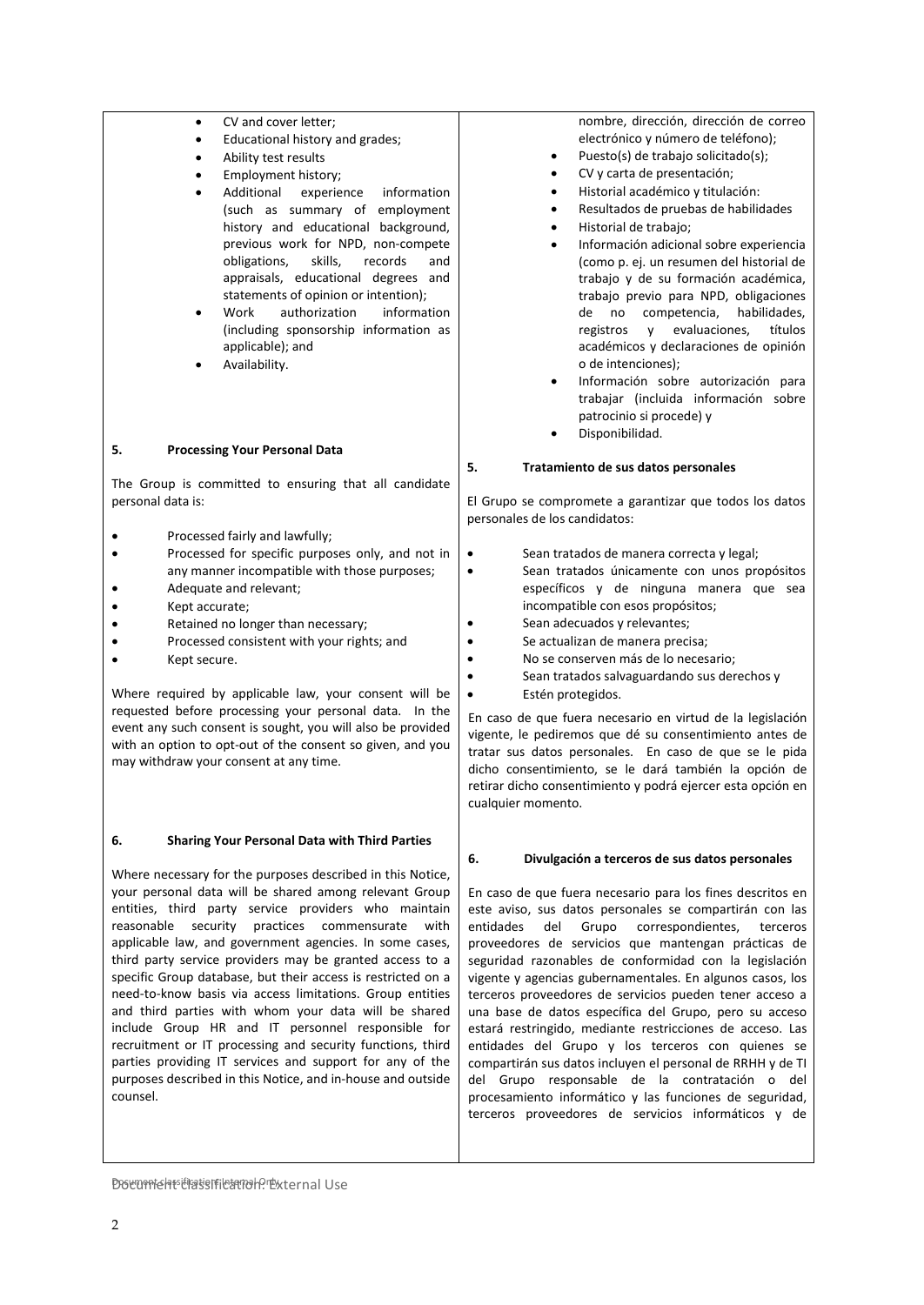Wherever required under applicable law, the relevant Group company will enter into with third party service providers data processing or similar agreements that require in particular that such third party service providers will maintain the same level of personal data protection as implemented by the Group.

#### **7. Transfers of Data Outside of Your Country**

**When you provide your personal data on Workday Recruiting, that personal data (as described in Section 4. above) will be transferred to NPD and Workday in the U.S. and may also be transferred to other Group entities or to third parties described in Section 6. above, located outside your country of residence, for the purposes set forth in Section 3 above.**

In some cases, transfers of your personal data may be made to countries that are considered by the European Commission or by other governmental entities or authorities to offer adequate protection to personal data. In other cases, transfers may be made to countries, like the U.S., that are not considered to offer adequate protection of personal data; transfers to those countries will be made pursuant to the standard contractual clauses approved by the European Commission, relevant national equivalents thereof, or other safeguards where permissible.

Although highly unlikely, transfers may be made to respond to law enforcement requests or discovery procedures, or where required or permitted by applicable laws, court orders, government regulations, or government authorities (including tax and employment). Such transfers may entail access by courts or governmental authorities outside your country, after having ensured that only your minimal necessary data is disclosed and transferred, or that such data is de-identified or that, where possible, appropriate stipulative court orders have been issued.

#### **8. Data Security**

Your personal data will be secured by taking security measures that are commensurate with the sensitivity of the personal data processed. To this end, the Group maintains reasonable physical, technical, and administrative security measures (including IT system monitoring) with a view to protecting candidate personal data against theft; accidental loss; unauthorized alteration; unauthorized or accidental access, processing, erasure, use, disclosure or copying; and/or accidental or unlawful destruction.

Document classification: Internal Only

soporte para cualquiera de los objetivos descritos en este aviso y consultores internos y externos.

En aquellos casos en que así lo exija la legislación aplicable, la sociedad del Grupo correspondiente establecerá acuerdos sobre el tratamiento de datos con los terceros proveedores de servicios o acuerdos similares que recojan, específicamente, que dichos terceros proveedores de servicios mantendrán el mismo nivel de protección de datos personales que el aplicado por el Grupo.

#### **7. Transferencias de datos fuera de su país**

**Cuando usted facilite sus datos personales en el sistema**  *Workday Recruiting***, dichos datos personales (tal y como se describen en la Sección 4 anterior) serán transferidos a NPD y Workday en Estados Unidos y también podrán ser transferidos a otras entidades del Grupo o a terceros descritos en la Sección 6 anterior, ubicados fuera de su país de residencia, para los propósitos descritos en la Sección 3 anterior.**

En algunos casos, las transferencias de sus datos personales se realizarán a países que la Comisión Europea y otras entidades o autoridades gubernamentales consideran que ofrecen una protección adecuada de los datos personales. En otros casos, las transferencias pueden hacerse a países, como los Estados Unidos, que no se considera que ofrezcan una protección adecuada de los datos personales; las transferencias a esos países se realizarán de acuerdo a las cláusulas contractuales estándar aprobadas por la Comisión Europea, equivalentes nacionales de las mismas u otras garantías cuando sea posible.

Si bien es muy improbable, las transferencias de datos pueden realizarse con el objetivo de responder a requerimientos de las autoridades competentes o procedimientos de investigación, o cuando así lo requiera o permita la legislación vigente, las órdenes judiciales, las normativas gubernamentales o las autoridades del gobierno (incluidas las relacionadas con hacienda y el empleo). Dichas transferencias pueden implicar el acceso de los tribunales y autoridades gubernamentales de fuera de su país, tras haber garantizado que únicamente se revelarán y transferirán sus datos mínimos necesarios o que dichos datos no son identificables o, de ser posible, previa emisión de las correspondientes órdenes judiciales.

#### **8. Seguridad de los datos**

Sus datos personales estarán protegidos a través de la adopción de medidas de seguridad de conformidad con la sensibilidad de los datos personales tratados. Para ello, el Grupo mantiene medidas de seguridad, administrativas, técnicas y físicas razonables (incluida la vigilancia del sistema informático) con el objetivo de proteger los datos personales del candidato contra el robo; la pérdida accidental; una modificación no autorizada; el acceso accidental o no autorizado, el tratamiento, la eliminación, el uso, la divulgación o copia y/o la destrucción accidental o